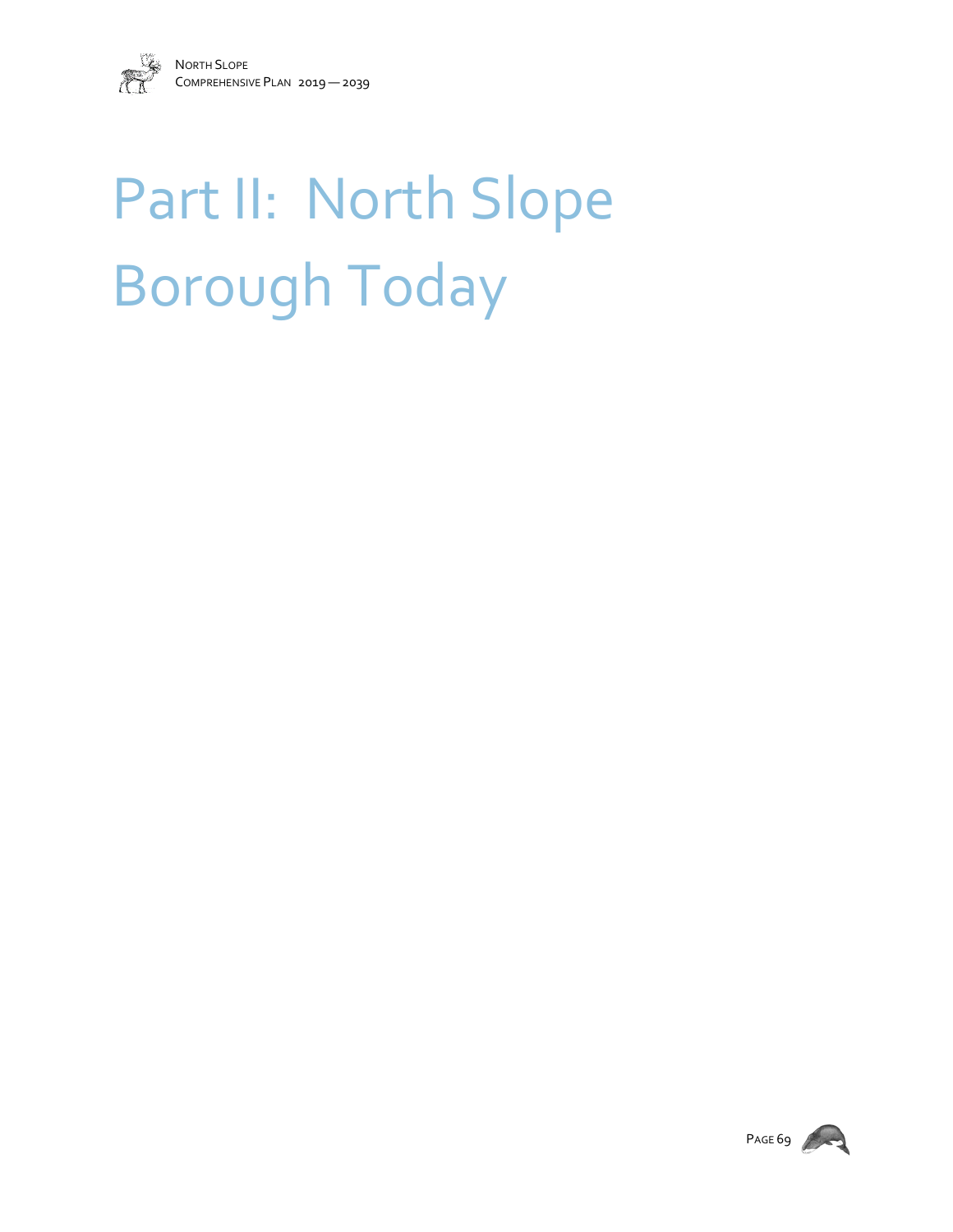



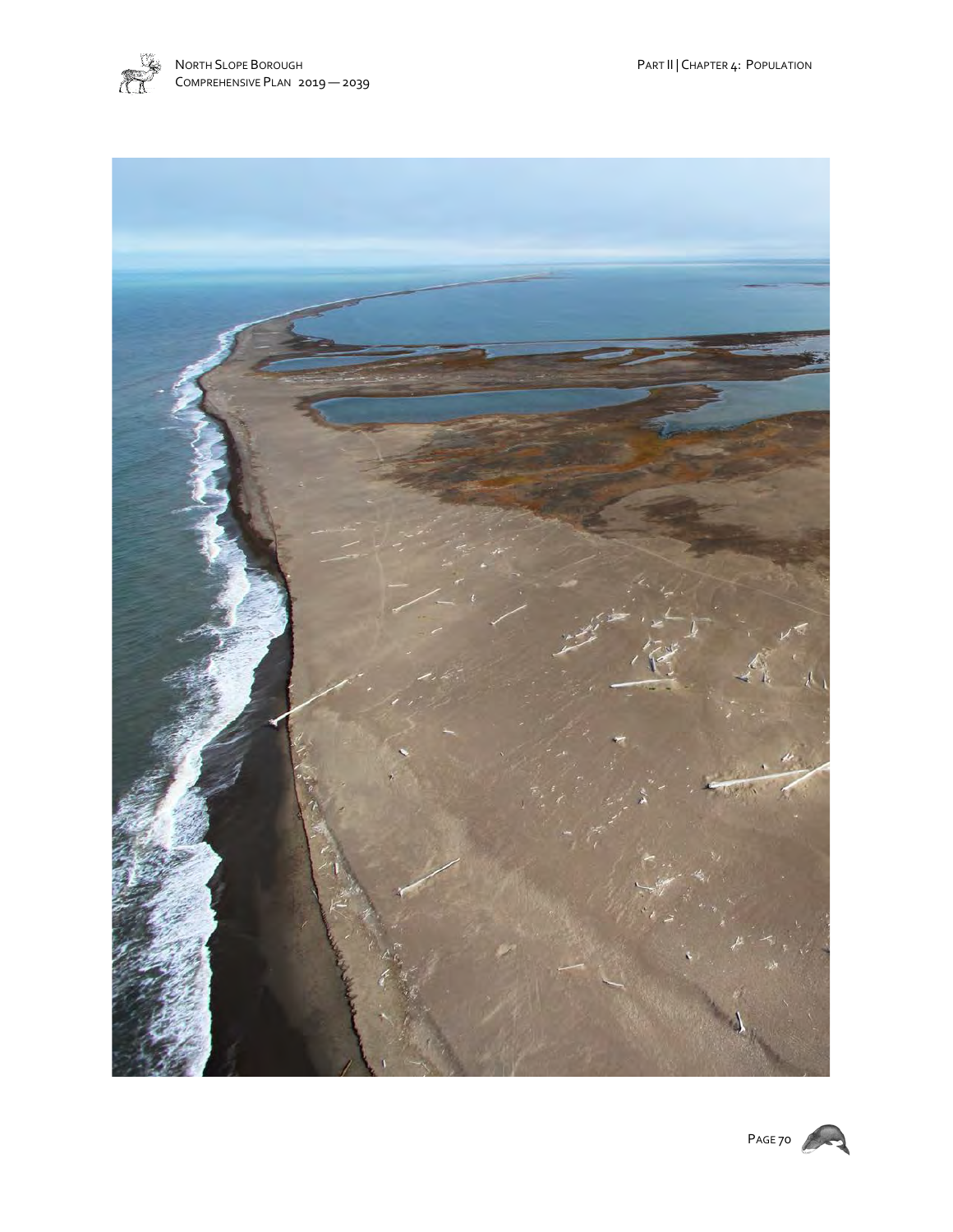





**Chapter Four** .<br>Population

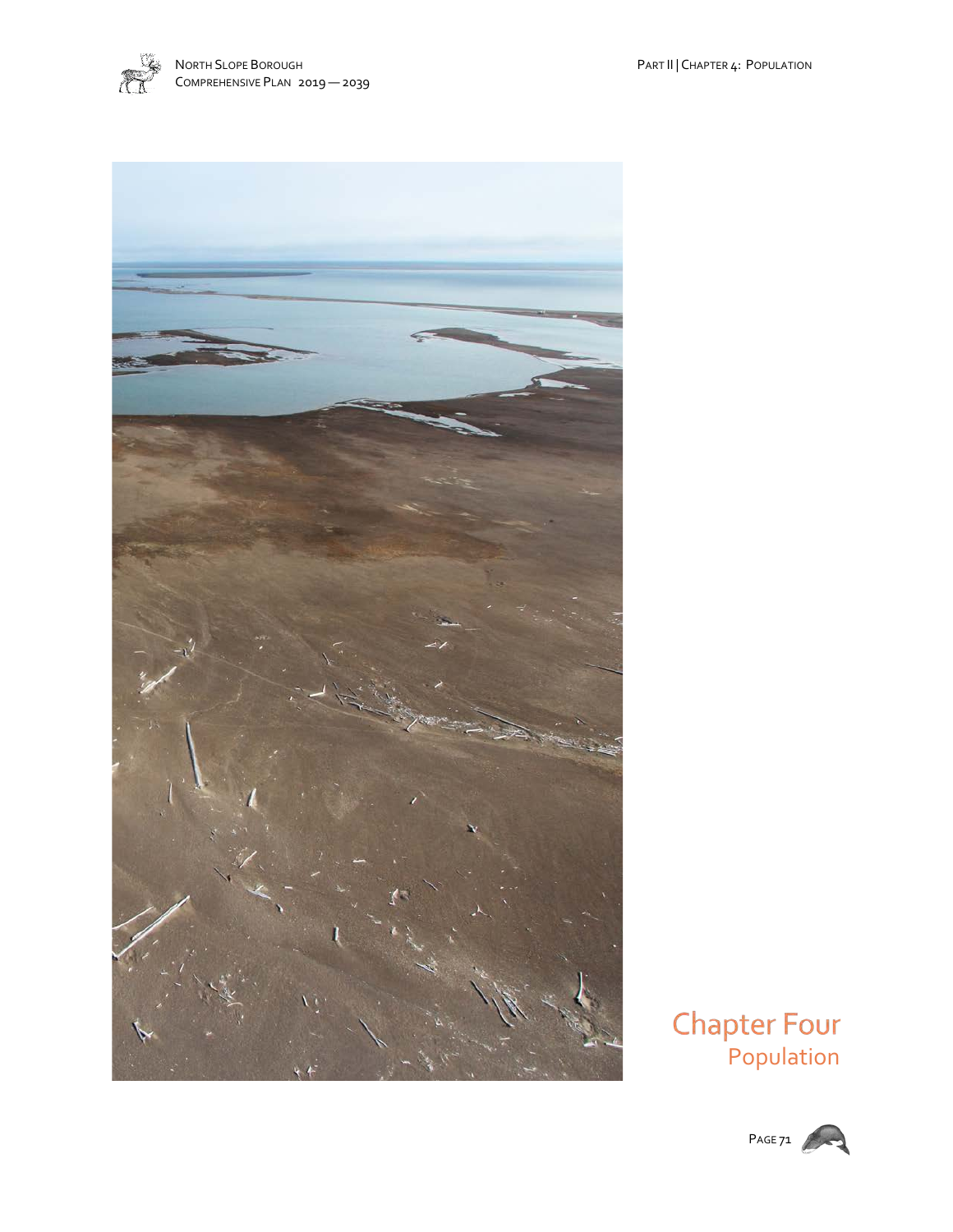

This page is intentionally left blank

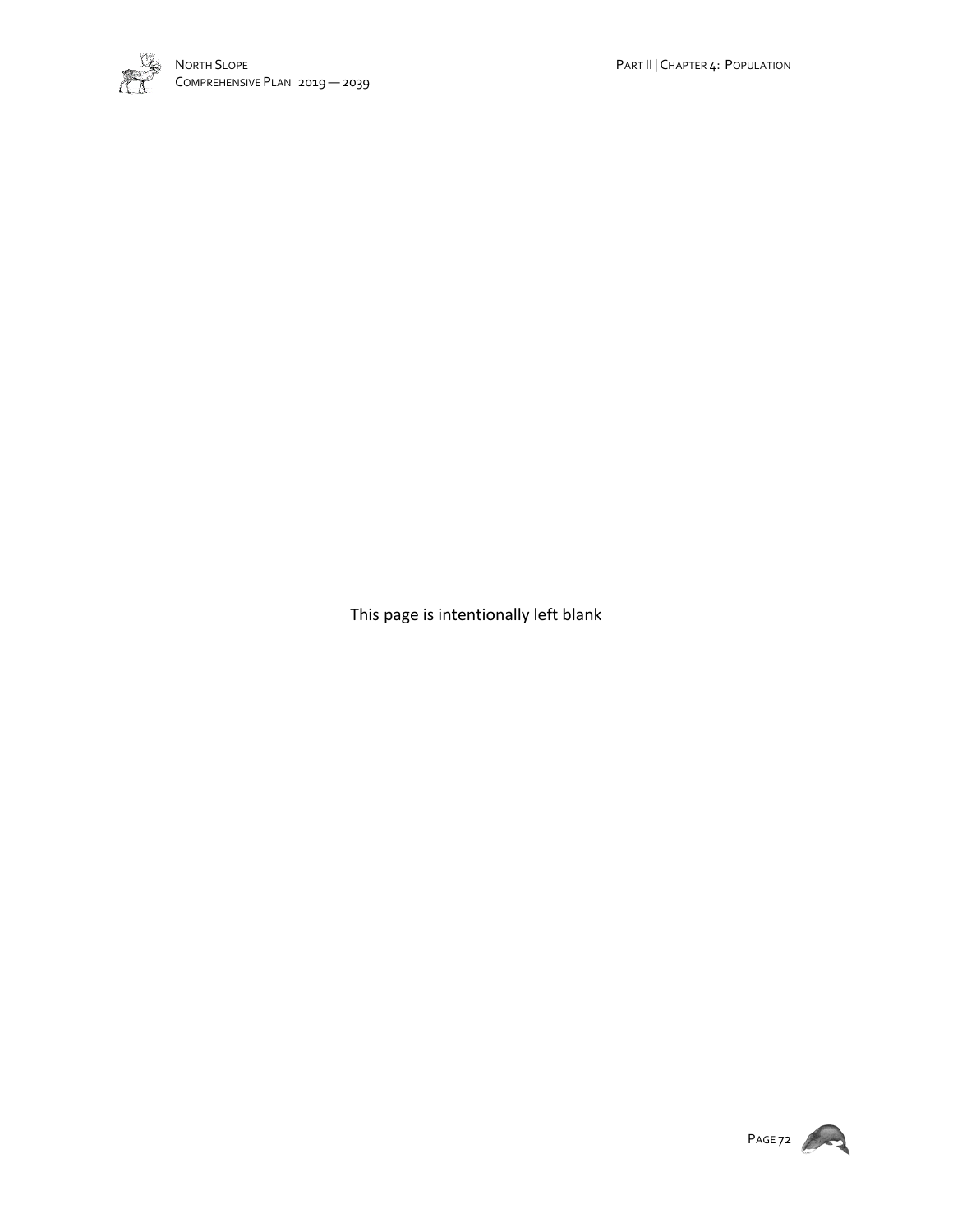## CHAPTER 4: POPULATION

The population across the North Slope Borough has experienced an overall increase since population estimates were initiated in 1880. The North Slope has a very young population, with average ages below the state and national averages. The population increase influences the need for transportation facilities, housing, healthcare, education, subsistence resources, employment, and public services.

While the borough population is predominately comprised of Iñupiat Eskimos, the population is diverse. This regional plan reflects the issues and goals of the local people. The development of the plan was focused on twelve traditional Iñupiat values, found in Table 2, which are widely shared principles embraced by the many cultures represented on the North Slope.

While the federal and state governments provide estimated population counts and socioeconomic data, since the 1980s, the North Slope Borough has been conducting an independent census and socioeconomic research that includes issues important to North Slope residents, such as subsistence activities and use of the Iñupiaq language. The most recent census was conducted in 2015. Topics addressed include: population, employment, income, housing, education, subsistence, and other community indices. The following section

 $\overline{\phantom{a}}$ 

provides an overview of socioeconomic characteristics. The NSB censuses are the primary source for the information in this chapter, supplemented by state and federal socioeconomic data.

## HISTORICAL POPULATION AND POPULATION TRENDS

The North Slope Borough is comprised of 94,762 square miles, [49](#page-4-0) with an estimated 2017 population of 8,356 residents. [50](#page-4-1), [51](#page-4-2) The borough's population density is one resident for every 19.6 square miles. While the resident population is primarily concentrated in the borough seat of government of Utqiaġvik, hundreds of residents live in each village.

## Historical Population

The U.S. decennial census provides data on some settlements within the current North Slope Borough boundary as far back as 1880, when there was approximately 1,198 residents. The U.S. decennial censuses for the North Slope region have varied greatly; some decade counts included numerous areas within the North Slope region, like 1890, while other decennial counts only included several of the more established settlements, such as the 1900 decennial census.

<span id="page-4-2"></span>other outside persons that are considered to live outside the communities. These figures are from the Alaska Department of Labor and Workforce Development, Research & Analysis Section. From the North Slope Borough. 2015. *North Slope Borough 2015 Economic Profile and Census Report Volume XI.* Prepared by Circumpolar Research Associates Shepro, C., Maas, C. and D. Gallaway and edited by Jason Bergerson for the North Slope Borough. www.north-slope.org/your-government/nsb-2015-economic-profile-census-report.



<span id="page-4-0"></span><sup>49</sup> State of Alaska. Department of Commerce, Community, and Economic Development. 2018. *Alaska Community Database Online: North Slope Borough*. www.commerce.alaska.gov/dcra/DCRAExternal/community.<br><sup>50</sup> State of Alaska. Department of Community, Commerce, and Economic Development. 2017. Letter to Mayor Brower. *FY 18 Population Figure* 

<span id="page-4-1"></span>*for Property Tax Revenue Limitation Purposes*.<br><sup>51</sup> The total does not include approximately 2,174 people that work in the Prudhoe Bay region and are not permanent residents or the 427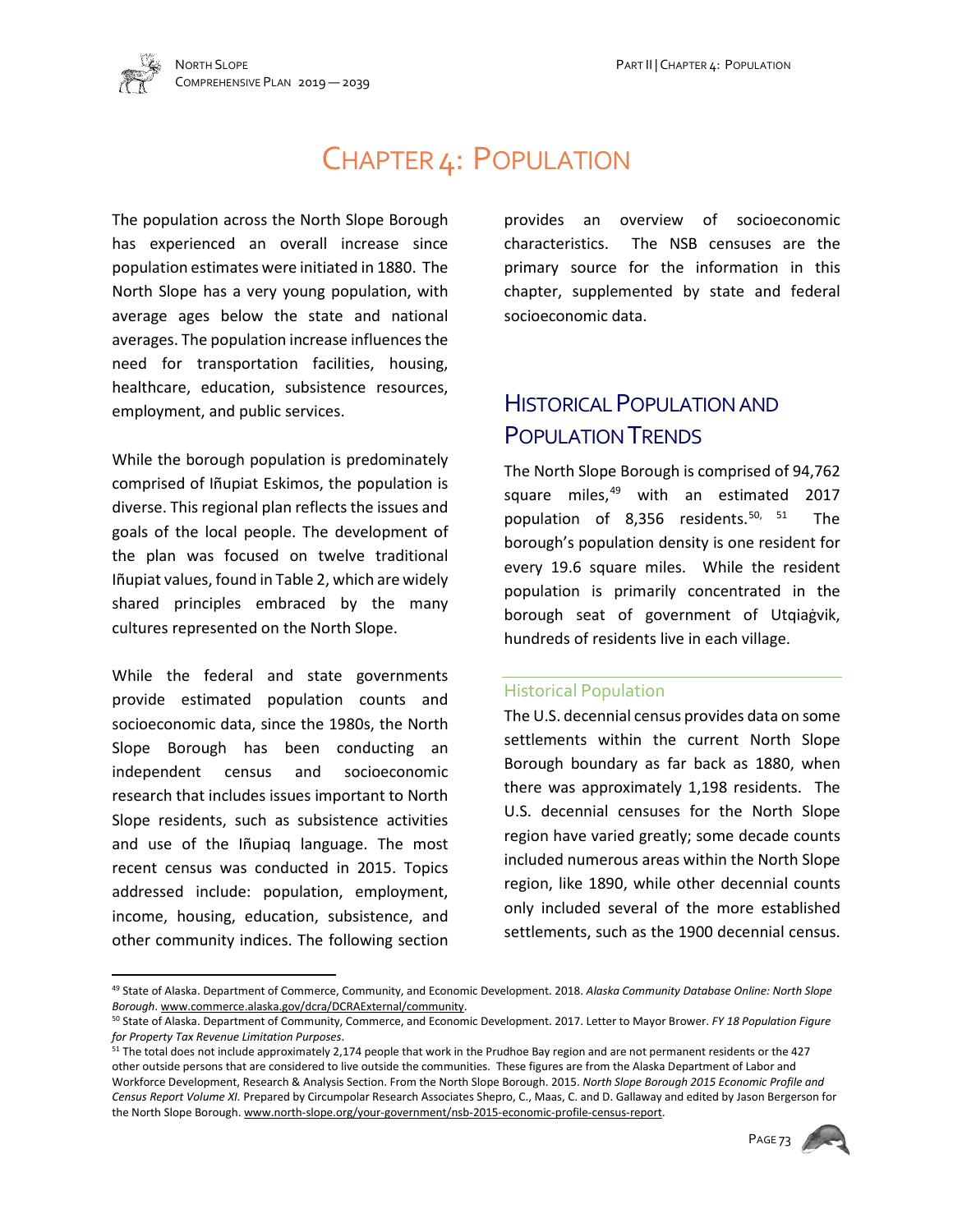

COMPREHENSIVE PLAN 2019 — 2039

Some years included population counts for some villages, only to disappear for decade. Such is the case for Point Lay, whose population was 77 in 1890. Yet the census did not include Point Lay again for another fifty years, when the population was estimated at 117 in 1940. Some areas, like most of those from 1880, and many from subsequent years, like Sea Horse Island in 1980, and Cross Island, Demarcation Point, and others in 1940, are only counted once and never reappear. Although the North Slope census count was sporadic a century ago, today the borough spends a significant amount of both

#### Table 6: NSB Decennial Census, 1880 - 2010

time and money in ensuring correct population counts.

The North Slope Borough population has increased for every U.S. decennial census year since 1940, as shown in Table 6. Figure 8 provides an illustration of the population increases from 1940. The number of residents in any community can vary seasonally; subsistence activities may take residents out the community for weeks at a time and some teachers at the North Slope Borough School District and their families may live elsewhere during the summer months.

| Year  | <b>Population</b> | <b>Source</b>                | <b>Census Areas</b>                                                                                                                                                                                                                                                                                                                                 |
|-------|-------------------|------------------------------|-----------------------------------------------------------------------------------------------------------------------------------------------------------------------------------------------------------------------------------------------------------------------------------------------------------------------------------------------------|
| 1880  | 1,198             | <b>U.S. Decennial Census</b> | Tikizat, Ip Not, Tikirak, Cape Dyer, Cape Lisburne, Point Lay,<br>Otokkok, Kolumatourok, Noonaagemute, Ootkaiowik, Pinoshuragin,<br>Ootiwakh, Refuge Inlet, Lolmullit, Colville River                                                                                                                                                               |
| 1890  | 1,028             | <b>U.S. Decennial Census</b> | Cape Smyth, Icy Cape, Point Barrow, Point Belcher, Point Hope,<br>Point Lay, Sea Horse Island, Wainwright Inlet                                                                                                                                                                                                                                     |
| 1900  | 937               | <b>U.S. Decennial Census</b> | Cape Smythe settlement, Point Hope village                                                                                                                                                                                                                                                                                                          |
| 1910  | 816               | <b>U.S. Decennial Census</b> | Barrow village, Point Barrow, Point Hope                                                                                                                                                                                                                                                                                                            |
| 1920  | 997               | <b>U.S. Decennial Census</b> | Barrow district (including Barrow, Point Barrow, and Wainwright<br>villages), Point Hope District, including Tigara village                                                                                                                                                                                                                         |
| 1930  | 409               | <b>U.S. Decennial Census</b> | Point Barrow village, Tigara village, Wainwright village                                                                                                                                                                                                                                                                                            |
| 1940  | 1,516             | <b>U.S. Decennial Census</b> | Barrow village, Beard Bay, Brower village, Cape Halkett village,<br>Coleville River, Harrison Bay, Kalovik, Killik River, Meade River,<br>Olektak, Point Barrow village, Point Lay village, Tigara (Point Hope)<br>village, Wainwright village, Cross Island, Demarcation Point,<br>Humphry Point, Konganevik Point, Martin Point, Tigvariak Island |
| 1950  | 1,678             | <b>U.S. Decennial Census</b> | Anaktuvuk Pass village, Barrow village, Point Hope village, Point Lay<br>village, Wainwright village, Kaktovik village, Tikiluk village                                                                                                                                                                                                             |
| 1960  | 2,101             | <b>U.S. Decennial Census</b> | Anaktuvuk Pass, Barrow, Barter Island, Meade River, Point Hope,<br>Wainwright                                                                                                                                                                                                                                                                       |
| 1970  | 3,027             | <b>U.S. Decennial Census</b> | Anaktuvuk Pass city, Barrow city, Kaktovik, Point Hope city,<br>Wainwright city                                                                                                                                                                                                                                                                     |
| 1980  | 4,199             | <b>U.S. Decennial Census</b> | North Slope Borough                                                                                                                                                                                                                                                                                                                                 |
| 1990  | 5,979             | <b>U.S. Decennial Census</b> | North Slope Borough                                                                                                                                                                                                                                                                                                                                 |
| 2000  | 7,385             | <b>U.S. Decennial Census</b> | North Slope Borough                                                                                                                                                                                                                                                                                                                                 |
| 2010* | 9,430             | <b>U.S. Decennial Census</b> | North Slope Borough                                                                                                                                                                                                                                                                                                                                 |

\* The 2010 U.S. Decennial Census includes the estimated industrial center Prudhoe Bay non-resident workforce of 2,174 people.

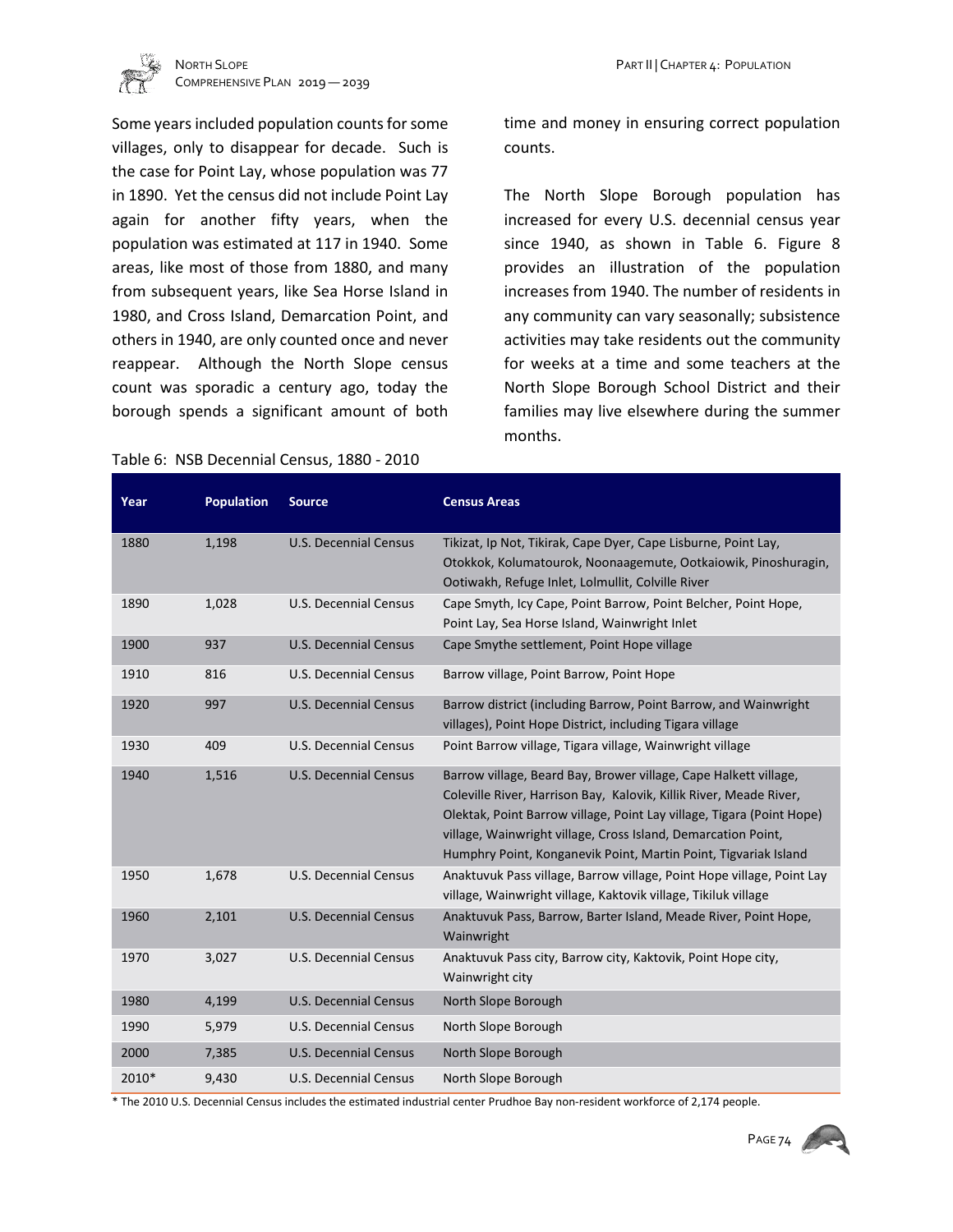

## Table 7: NSB Census Population Estimates, 1993 - 2015<sup>[52](#page-6-0), [53](#page-6-1), [54](#page-6-2)</sup>

| Year | <b>Population</b> |
|------|-------------------|
| 1993 | 6,538             |
| 1998 | 7,555             |
| 2003 | 7,307             |
| 2010 | 7,998             |
| 2015 | 8,075             |

Figure 8: North Slope Borough Population, 1940 - 2017[55](#page-6-3)



The population dynamics of North Slope Borough communities have undergone significant change since 2003 (a NSB census year), and especially between 2010 and 2015.

 $\overline{\phantom{a}}$ 

There were also some significant changes in the population's ethnic composition between 2003 and 2015. In 2003, Iñupiat residents accounted for 74.1 percent of the total North Slope

<span id="page-6-3"></span><sup>55</sup> Where two census numbers are available, the graph includes only the NSB Economic Profile and Census Report estimate.



<span id="page-6-0"></span><sup>52</sup> North Slope Borough. 2015. *North Slope Borough 2015 Economic Profile and Census Report Volume XI*. Prepared by Circumpolar Research Associates Shepro, C., Maas, C. and D. Gallaway and edited by Jason Bergerson for the North Slope Borough. www.north-

<span id="page-6-1"></span>slope.org/assets/images/uploads/ NSB Economic Profile and Census Report 2015 FINAL.pdf.<br><sup>53</sup> North Slope Borough. 2010. North Slope Borough 2010 Economic Profile and Census Report Volume X. Prepared by Circumpolar Research Associates Shepro, C., Maas, C. and D. Gallaway with J. McAnich for the North Slope Borough. www.north-slope.org/your-government/census-

<span id="page-6-2"></span><sup>2010. 54</sup> North Slope Borough. 2003. *North Slope Borough 2003 Economic Profile and Census Report, Volume IX*. Prepared by Circumpolar Research Associates Shepro, C., Maas, C. and D. Gallaway.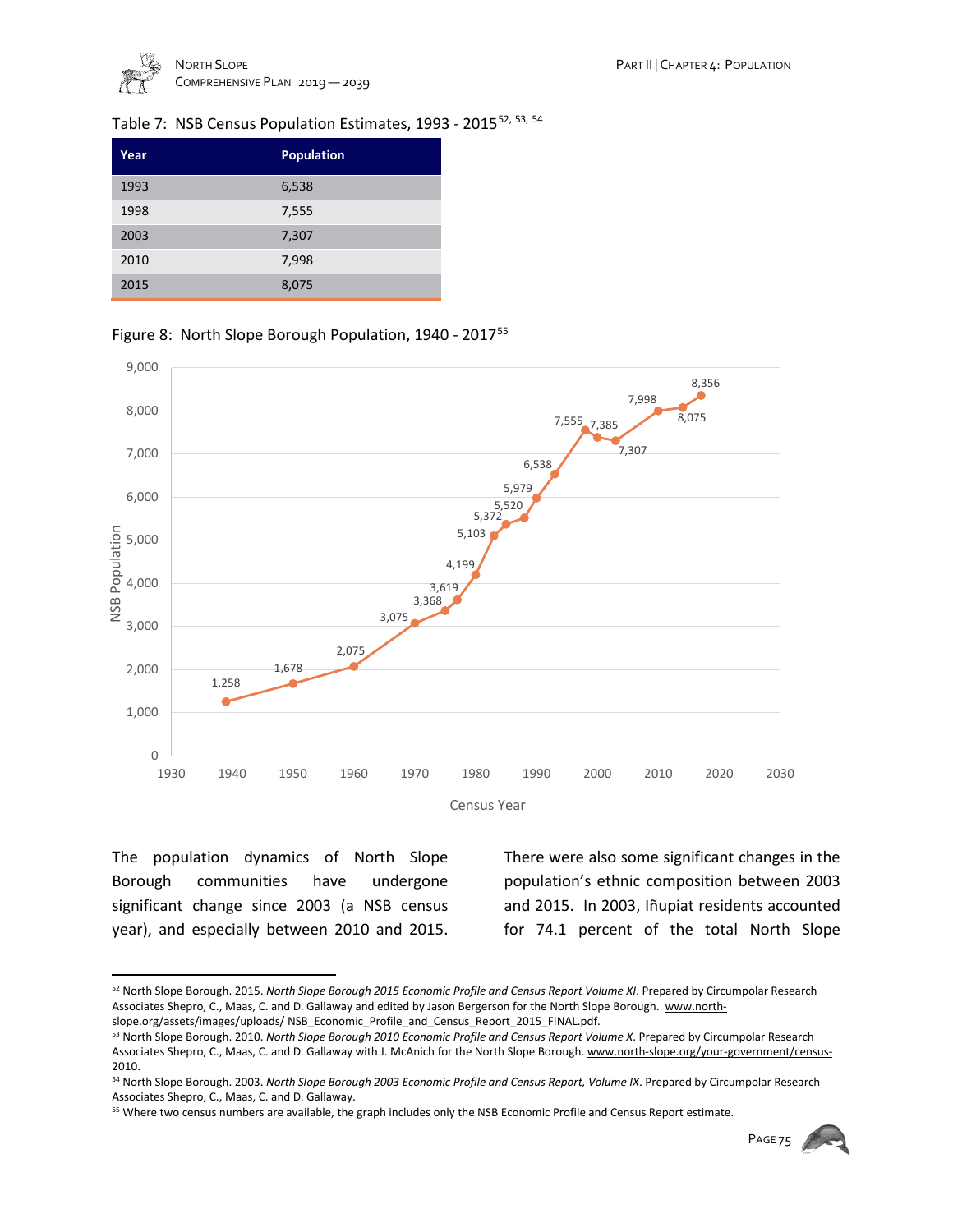

COMPREHENSIVE PLAN 2019 — 2039

population. In 2010, the percentage of Iñupiat residents increased to 76.4. However, just five years later, the percentage of Iñupiat residents increased nearly 6 percent from 2003 to 80 percent while the percentage of non-Iñupiat dropped significantly. These ethnic composition changes have occurred primarily in Utqiaġvik; North Slope village populations have remained at levels where Iñupiat comprise between 88 and 94 percent of the population. In Utqiaġvik, the population change was an increase from 59 percent Iñupiat in 2003 to 70 percent in 2015, with a corresponding drop from 21 percent Caucasian in 2003 to 12 percent in 2015.[56](#page-7-0)

An exodus of some segments of the population, particularly Caucasians and other non-Iñupiat residents, accounts for much of the recent ethnic changes.[57](#page-7-1) Much of the ethnic composition change can be attributed to economic downturns; the recession in Alaska and decline of oil prices worldwide have caused slowdowns in oil field production on the North Slope. Workforce layoffs, facilities' shutdown, and spending declines by industry have had their affect in the North Slope and all of Alaska. The state's economic health has declined, putting further pressure on the North Slope economy in terms of declining support for essential services.<sup>58</sup>

## Forecasting Trends

The student population of the North Slope Borough School District appears to be rebounding from earlier declines. While the numbers of students enrolled have been

increasing in all schools with the exception of Meade River School in Atqasuk, they have yet to equal those recorded in the 1999 - 2000 school year. More detail on this issue is to be found in Chapter 12, Education. The increase in the school age population is a positive sign of growth for the North Slope region's population. It also can have a less than positive affect on the economy for the region. In 2015, the 0 - 15 age cohort grew at a full three percent. At the same time, the 16 - 64 age cohort, the current and projected labor force, declined by 3.8 percent. The population 65 years of age and over grew by 0.6 percent, shown in Figure 9. The result of these shifts is a change in the dependency ratios. This shift indicates that more resources and funding will need to go toward both education and senior services, while the labor force and the economy are shrinking to support those investments is in decline.<sup>59</sup>

Additional teachers and educational facility space will be needed to educate a larger number of students. Daycares, already needed in all communities, will become even more in demand. Additional recreation and social spaces, such as community centers, are already sought in every community. An increasing youth population will exacerbate the need for a place where kids can socialize with their peers. The elderly population will also need additional senior housing and services as well as health care facilities.

 $\overline{\phantom{a}}$ 



<span id="page-7-0"></span><sup>56</sup> North Slope Borough. 2015. North Slope Borough 2015 Economic Profile and Census Report Volume XI. Prepared by Circumpolar Research Associates Shepro, C., Maas, C. and D. Gallaway and edited by Jason Bergerson for the North Slope Borough. www.north-slope.org/yourgovernment/nsb-2015-economic-profile-census-report. 57 Ibid

<span id="page-7-1"></span>

<span id="page-7-2"></span><sup>58</sup> Ibid

<span id="page-7-3"></span><sup>59</sup> Ibid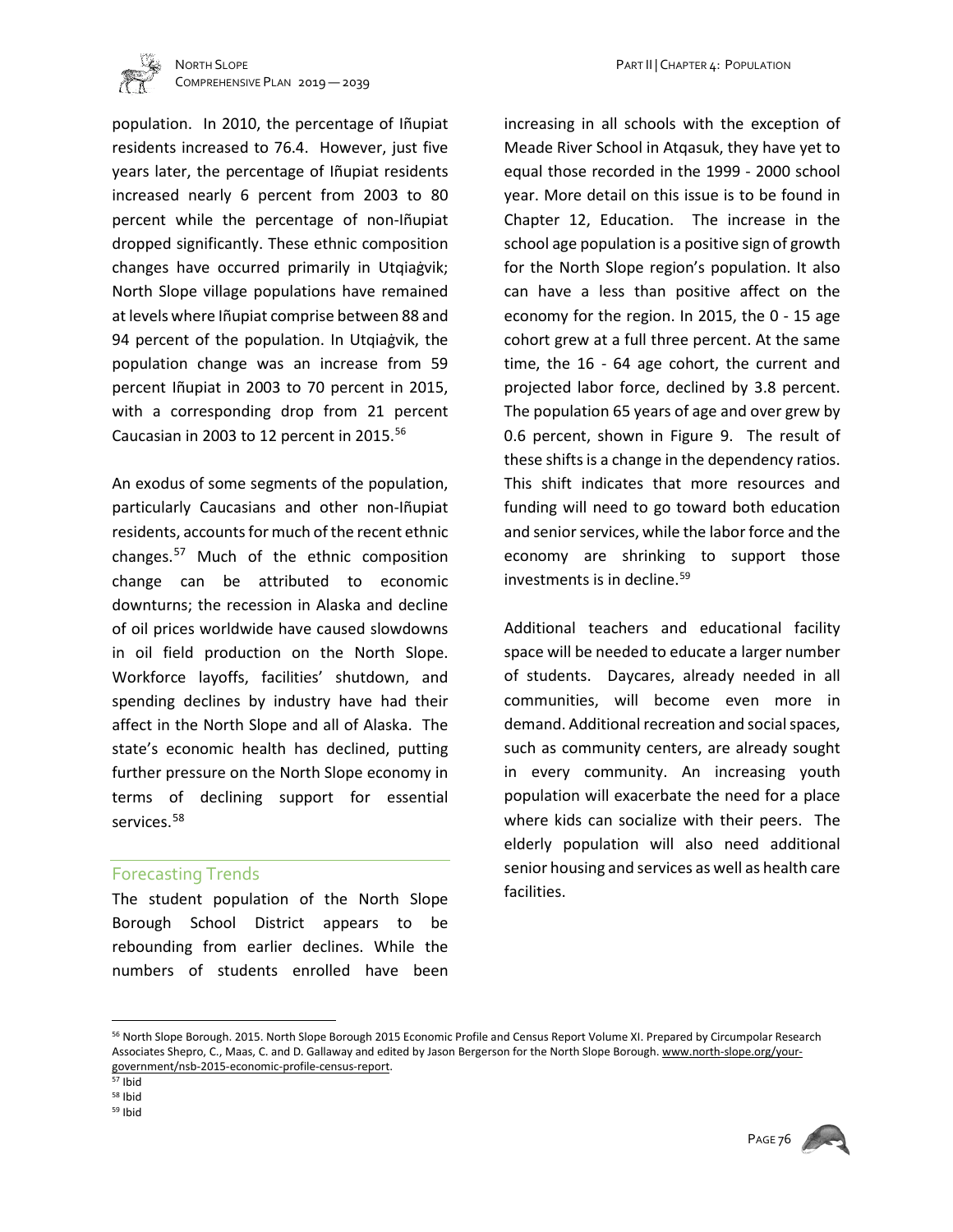

## Table 8: Dependency Ratios 2003, 2010, and 2015<sup>[60](#page-8-0)</sup>

|                               |       | <b>Census Year</b> |       |
|-------------------------------|-------|--------------------|-------|
| <b>Age Cohorts</b>            | 2015  | 2010               | 2003  |
| $0 - 15$                      | 33.1% | 30.1%              | 31.4% |
| $0 - 18$                      | 37.2% | 35.8%              | N/A   |
| 18-24                         | 11.4% | 13.6%              | N/A   |
| 55-64                         | 9.9%  | 9.3%               | 5.7%  |
| $62+$                         | 8.6%  | 5.6%               | N/A   |
| $65+$                         | 6.4%  | 5.8%               | 5.6%  |
| 16-64                         | 60.3% | 64.1%              | 63.0% |
| 18-64                         | 57.6% | 60.3%              | N/A   |
| Youth Dependency Ratio        | 54.8% | 46.9%              | 49.8% |
| Age Dependency Ratio          | 10.4% | 8.4%               | 8.8%  |
| <b>Total Dependency Ratio</b> | 65.2% | 53.3%              | 58.6% |

## Figure 9: 2015 Population Pyramid<sup>[61](#page-8-1), [62](#page-8-2)</sup>



<span id="page-8-0"></span><sup>60</sup> North Slope Borough. 2015. North Slope Borough 2015 Economic Profile and Census Report Volume XI. Prepared by Circumpolar Research Associates Shepro, C., Maas, C. and D. Gallaway and edited by Jason Bergerson for the North Slope Borough. www.north-slope.org/yourgovernment/nsb-2015-economic-profile-census-report. 61 Ibid

 $\overline{\phantom{a}}$ 



<span id="page-8-2"></span><span id="page-8-1"></span><sup>62</sup> Includes only those individuals responding to the survey.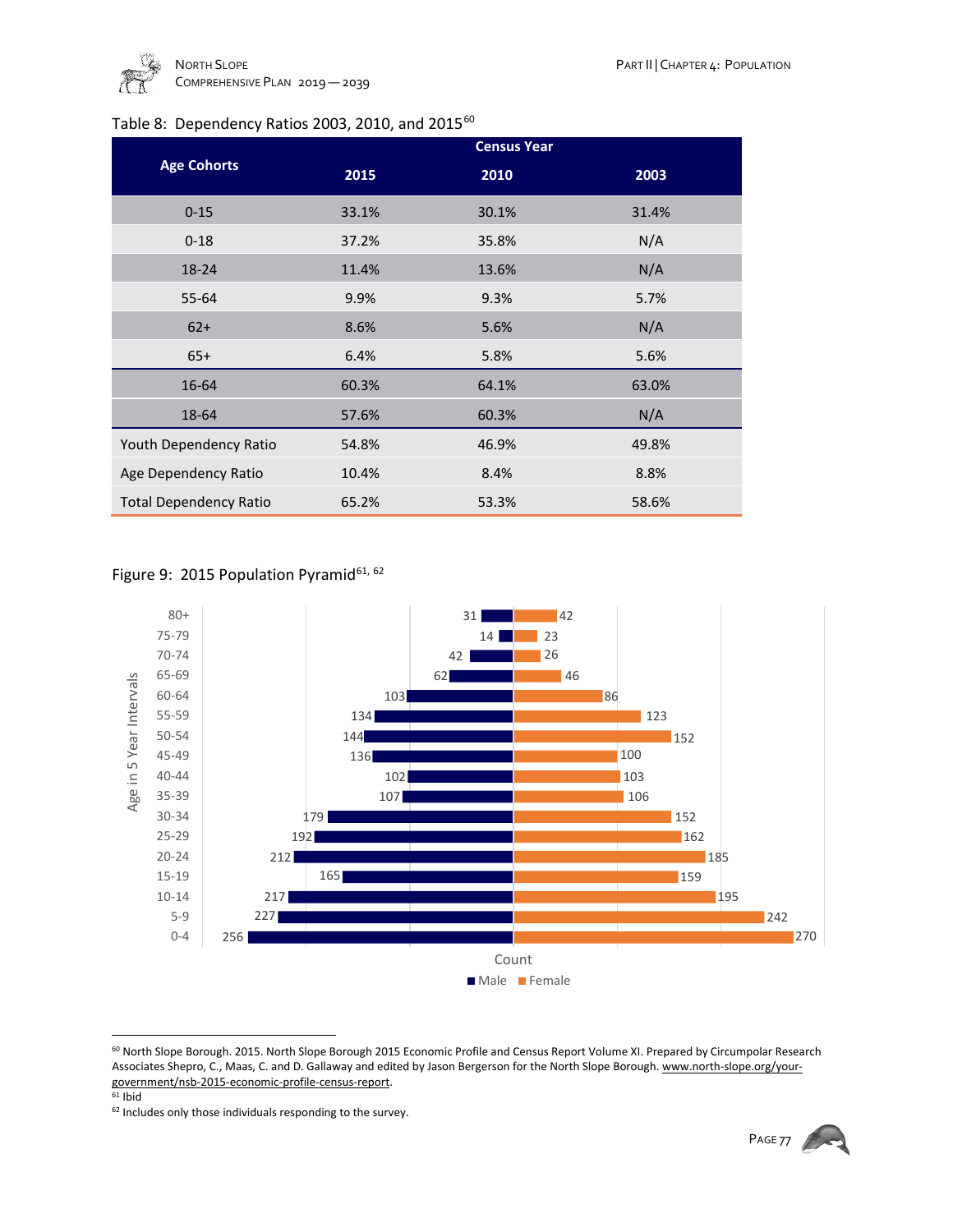

## POPULATION INCREASE

The U.S. and NSB censuses do not collect data on new residents or current residents moving out of the village or borough, also known as resident inmigration and out-migration. Out-migration is often attributed to high school graduates leaving to attend college, workers seeking employment opportunities elsewhere, or residents leaving to be close to other family members or loved ones. In-migration would most often be attributed to new residents moving to the village to live with or near family members or for employment.

One potential indicator of the prevalence of inand out- migration may be the number of people who apply for the annual Alaska Permanent Fund Dividend (PFD). The Permanent Fund program tracks the dividend recipients by zip code and community. Figure 10 illustrates the combined number of adult and child applicants for the PFD program living in the North Slope Borough between 2000 and 2015.<sup>63</sup> Over the period from 2000 through 2015, the highest combined total of PFD applicants was in 2000 at 6,981, 404 people less than the U.S. Decennial Census for the same year. The year with the least applications submitted by both child and adult residents was in 2005, at 6,263.

The State of Alaska uses PFD applications in conjunction with birth and death data and the U.S. Census to determine the population of a community. The number of PFD applications does not always provide an accurate portrayal of

 $\overline{\phantom{a}}$ 

a community's population, leading to an undercount of the existing population and thus to an estimate that is not reflective of the actual population in the community.<sup>[64](#page-9-1)</sup> Some of the issues with using the PFD as an indicator of inand out- migration can be problematic. There are number of reasons an Alaska resident would choose not to apply for PFD dividend, including:

- Retain residency in another state;
- Consider the PFD investments unethical;
- Consider it a bribe by oil companies that are buying approval / silence;
- Too much pride / already receive free health care and other dividends;
- In the military;
- Avoid jury duty or other obligations;
- PFD would be garnished by the state for unpaid child support or other liens.<sup>[65,](#page-9-2) [66](#page-9-3)</sup>

The strongest component of population growth is natural increase, with more births occurring than deaths. Between 2010 and 2015, 922 residents were born and 231 persons passed away, for a net increase of 691 people living throughout the borough. As shown in Table 9, births and deaths have been fairly constant over the six-year period. Every year births have exceeded deaths.

<span id="page-9-3"></span>apply-pfd/2014/10/02/.



<span id="page-9-0"></span> $63$  The PFD annual reports for 2016 and 2017 did not include applicants by location.

<span id="page-9-1"></span><sup>64</sup> North Slope Borough. 2015. *North Slope Borough 2015 Economic Profile and Census Report Volume XI*. Prepared by Circumpolar Research Associates Shepro, C., Maas, C. and D. Gallaway and edited by Jason Bergerson for the North Slope Borough. www.north-slope.org/yourgovernment/nsb-2015-economic-profile-census-report.<br><sup>65</sup> North Slope Borough. 2015. *North Slope Borough 2015 Economic Profile and Census Report Volume XI*. Prepared by Circumpolar Research

<span id="page-9-2"></span>Associates Shepro, C., Maas, C. and D. Gallaway and edited by Jason Bergerson for the North Slope Borough. www.north-slope.org/yourgovernment/nsb-2015-economic-profile-census-report.<br><sup>66</sup> Theriault Boots, Michelle. 2014. *Why some Alaskans don't apply for the PFD*. www.adn.com/alaska-news/article/why-some-alaskans-dont-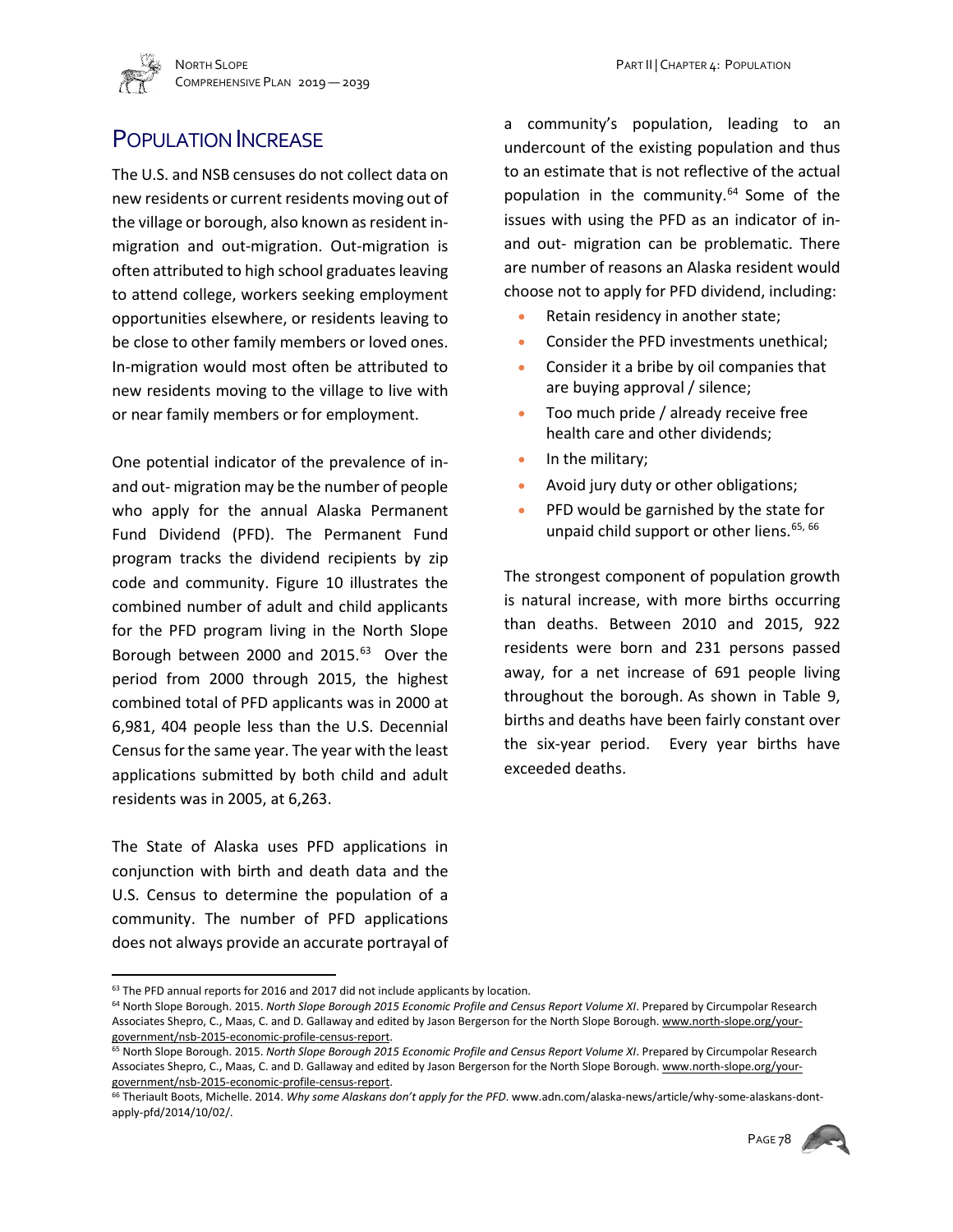





#### Table 9: Components of Population Change, 2010 to 2015<sup>[69](#page-10-2)</sup>

l

| <b>Period</b><br>(July-based)   | <b>End of Period</b><br><b>Population</b> | <b>Population</b><br><b>Change</b> | <b>Growth</b><br>Rate | <b>Births</b> | <b>Deaths</b> | <b>Natural</b><br><b>Increase</b> | <b>Net</b><br><b>Migration</b> |
|---------------------------------|-------------------------------------------|------------------------------------|-----------------------|---------------|---------------|-----------------------------------|--------------------------------|
| April 2010-<br><b>July 2010</b> | 9,476                                     | 46                                 | 1.95%                 | 44            | 14            | 30                                | 16                             |
| 2010-11                         | 9,584                                     | 108                                | 1.13%                 | 177           | 42            | 135                               | $-27$                          |
| 2011-12                         | 9,715                                     | 131                                | 1.36%                 | 176           | 34            | 142                               | $-11$                          |
| 2012-13                         | 9,876                                     | 161                                | 1.64%                 | 178           | 49            | 129                               | 32                             |
| 2013-14                         | 9,739                                     | $-137$                             | $-1.40%$              | 174           | 47            | 127                               | $-264$                         |
| 2014-15                         | 9,895                                     | 156                                | 1.59%                 | 173           | 45            | 128                               | 28                             |

<span id="page-10-0"></span><sup>67</sup> State of Alaska. Department of Revenue. 2015. Permanent Fund Dividend Division. *Annual Reports 2000-2015*.

<span id="page-10-2"></span><sup>&</sup>lt;sup>69</sup> North Slope Borough. 2015. North Slope Borough 2015 Economic Profile and Census Report Volume XI. Prepared by Circumpolar Research Associates Shepro, C., Maas, C. and D. Gallaway and edited by Jason Bergerson for the North Slope Borough. www.north-slope.org/yourgovernment/nsb-2015-economic-profile-census-report.



<span id="page-10-1"></span>https://pfd.alaska.gov/Division-Info/Annual-Reports.<br><sup>68</sup> The 2010 PFD Annual Report was missing applicant figures for Point Hope. The 2015 PFD Annual Report did not provide child applicants and adult applicants separately.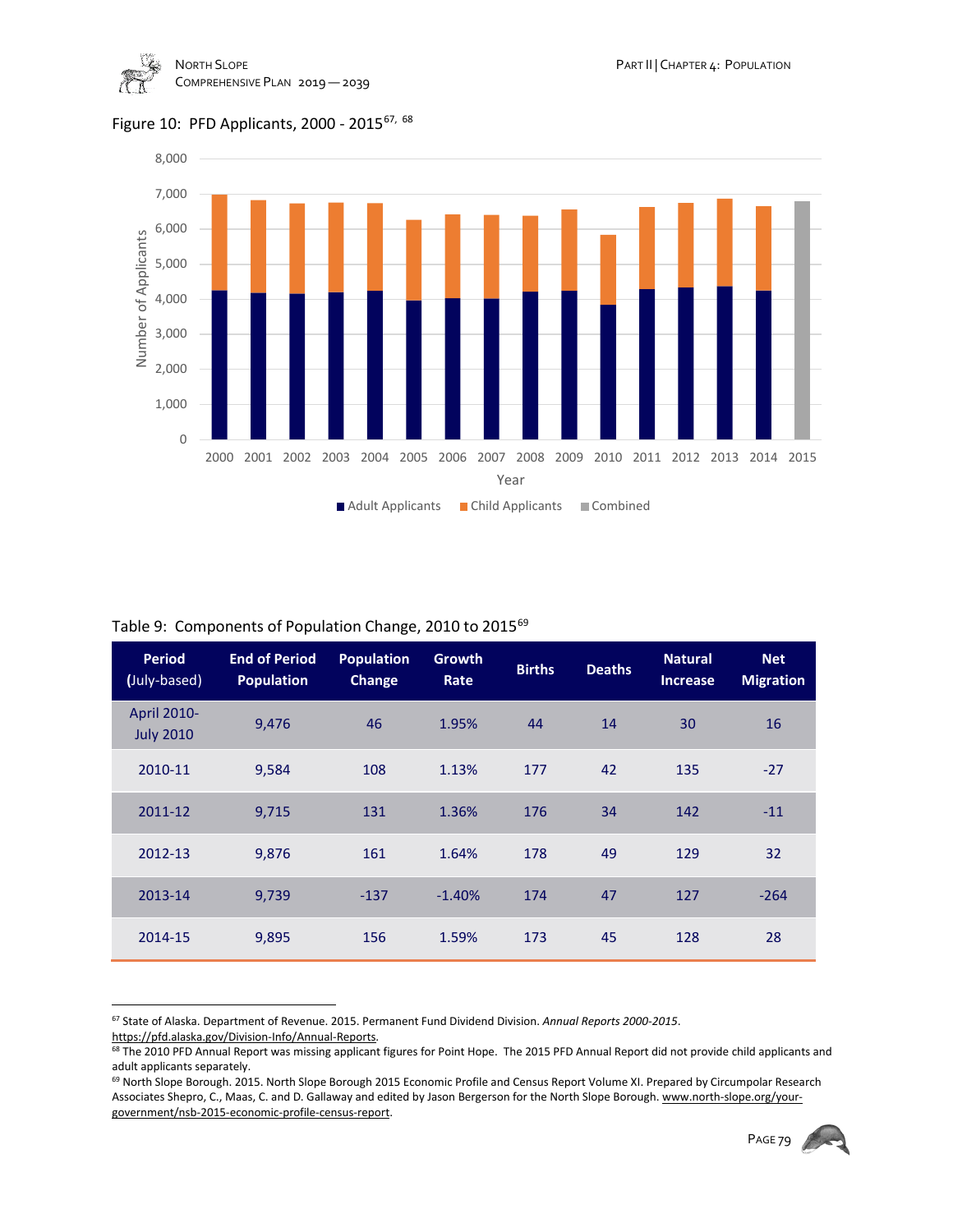

## PRUDHOE BAY WORKERS

 $\overline{\phantom{a}}$ 

Virtually no one lives in the Prudhoe Bay area year-round. It is not a community as is typically understood throughout the U.S. The center of activity in Prudhoe Bay is Deadhorse. The airport, hotels, and a store are all located in Deadhorse. However, there are not retail stores, homes, or apartment buildings. Workers travel to the area for rotational shifts – often several weeks on and several weeks off. The workers travel to Prudhoe Bay from within Alaska and the lower 48. Counting permanent residents is difficult in an area without permanent homes. The U.S. Census relies on self-reporting. Many

Prudhoe Bay workers staying in group quarters reported it was their "usual residence" in 2010, though almost none did in the previous census. As a result, Prudhoe Bay, which the census gave a population of 5 in 2000, had 2,174 reported residents in 2010.[70](#page-11-0)

While Prudhoe Bay employment grew considerably between 2000 and 2015, as shown in Figure 11, there is no evidence that workers have established permanent residences in the area. The increase should be considered a statistical anomaly rather than true population growth[.71](#page-11-1)





<span id="page-11-1"></span><span id="page-11-0"></span><sup>70</sup> State of Alaska. Department of Labor and Workforce Development. 2016. *When the North Slope is Home.* Alaska Economic Trends. September 2016. http://labor.alaska.gov/trends/sep16.pdf.<br><sup>71</sup> Ibid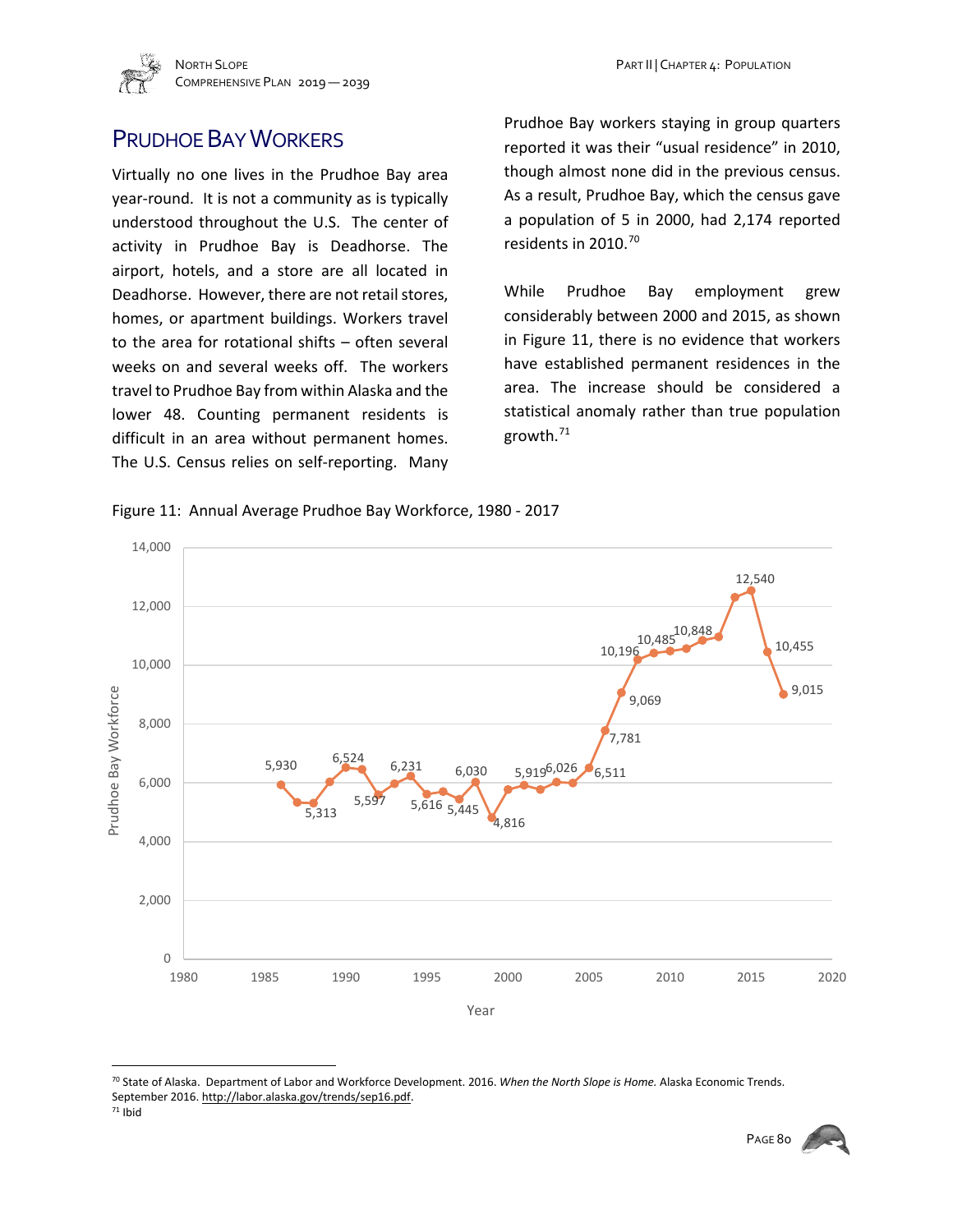

## POPULATION GROWTH PROJECTIONS

Determining population estimates for small communities in rural Alaska is problematic, even though both the U.S. Census Bureau and the State of Alaska calculate them annually. According to the 2015 North Slope Borough Census, the problem with the rural Alaska population estimates is, in part, because the U.S Decennial Census is an estimate based on a combination of surveys and administrative reports.[72](#page-12-0) The U.S. Census reported that for the 2010 Decennial Census "approximately 74 percent of the households returned their census forms by mail; the remaining households were counted by census workers walking neighborhoods throughout the United States."[73](#page-12-1) While the U.S. Census does conduct door-todoor counts, rural Alaskan villages are difficult to reach, accommodations are often non-existent, and weather conditions make walking throughout the community difficult, questioning the effectiveness of this method in these communities. The 2015 NSB Census also considers the survey return rate for rural Alaskan communities. Seventy-four percent is a national return rate. These issues may lead to chronic undercounting and/or inaccurate Census data for population and/or employment.<sup>[74](#page-12-2)</sup>

The State of Alaska uses a combination of trend lines based on the prior U.S. Decennial Census as well as Permanent Funds Dividend applications, birth and death rates, and migration to complete population estimates. As noted earlier in this chapter, there are many reasons that an Alaska resident may not submit a PFD application. The lack of personal contact with rural residents may also contribute to undercounting.<sup>75</sup>

The State of Alaska population projections for the North Slope Borough are higher than projected in this plan because they include the Prudhoe Bay workforce coupled with a 2010 census of fewer residents than determined by the NSB Census results in a projected population that has perpetuated these differences.

Because population projections for Alaska's rural communities are difficult, most of the village comprehensive plans present population projections on annual percentage growth or contraction as well as a linear trend method. The linear trend projection assumes that a village's population will increase or decrease by the same number of people in each future decade as the average per decade increase or decrease observed during the specific interval, for example, between 1980 and 2010. The plans that provide the linear trend method all indicate that future growth falls well within the range for modest growth. This relatively simple method of projecting the future population is often as accurate as more complex methods, $76$  but as previously discussed, has limitations for small and rural communities. Ideally, the population estimates used for the linear trend would be North Slope Borough Census population

l



<span id="page-12-0"></span><sup>72</sup> North Slope Borough. 2015. North Slope Borough 2015 Economic Profile and Census Report Volume XI. Prepared by Circumpolar Research Associates Shepro, C., Maas, C. and D. Gallaway and edited by Jason Bergerson for the North Slope Borough. www.north-slope.org/your-

<span id="page-12-1"></span>government/nsb-2015-economic-profile-census-report.<br><sup>73</sup> U.S. Department of Commerce. U.S. Census Bureau. 2016. What is the Census? www.census.gov/2010census/about/.

<span id="page-12-2"></span><sup>74</sup> North Slope Borough. 2015. North Slope Borough 2015 Economic Profile and Census Report Volume XI. Prepared by Circumpolar Research Associates Shepro, C., Maas, C. and D. Gallaway and edited by Jason Bergerson for the North Slope Borough. www.north-slope.org/yourgovernment/nsb-2015-economic-profile-census-report.<br><sup>75</sup> Ibid<br><sup>76</sup> Rayer, Stefan. 2008. Population Forecast Errors: A Primer for Planners. University of Florida.

<span id="page-12-4"></span><span id="page-12-3"></span>

https://app.bebr.ufl.edu/sites/default/files/Research%20Reports/Rayer%20(2008)%20-%20JPER.pdf.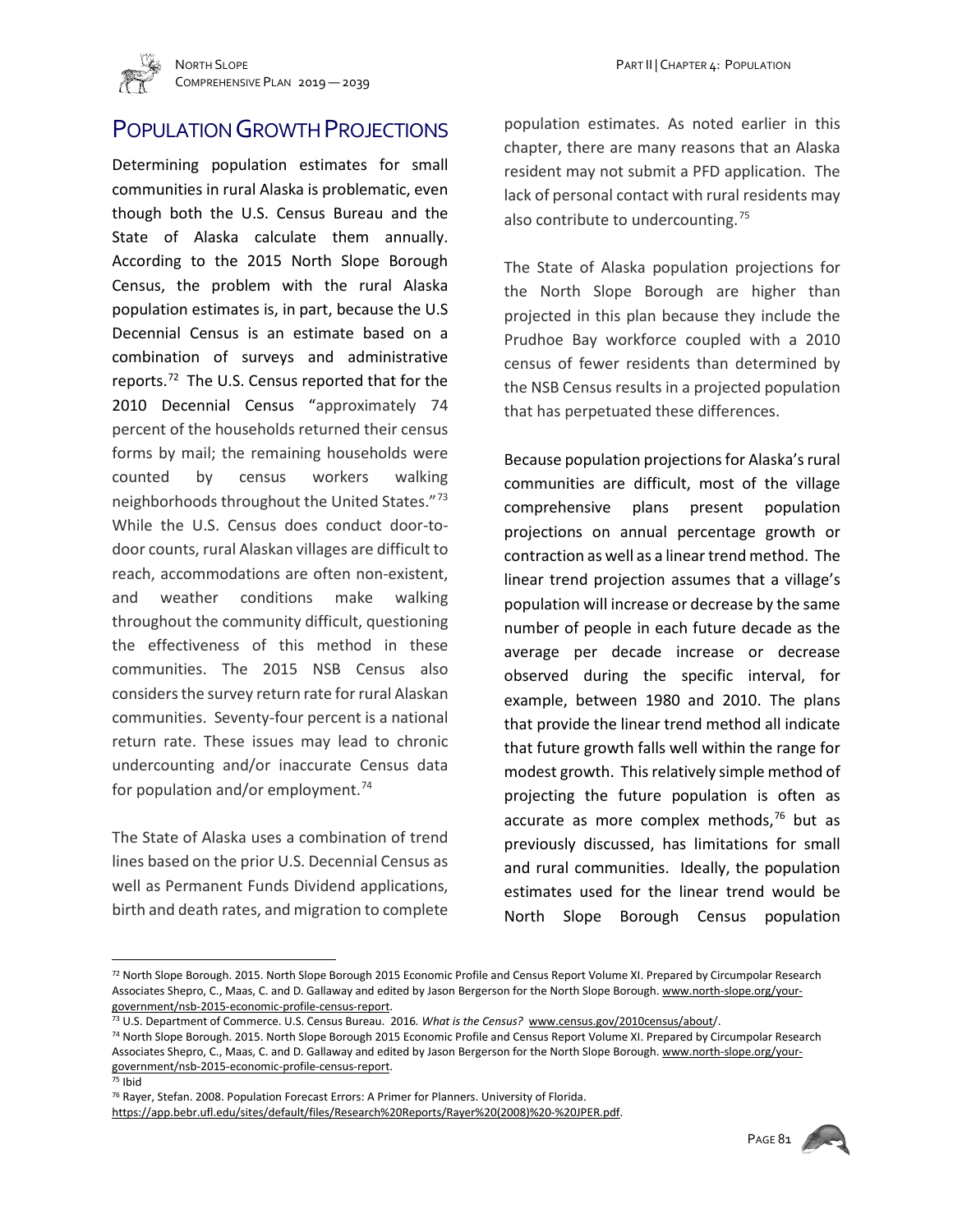

estimates instead of U.S. Decennial Census estimates because of the imprecise nature of the latter. However, given that the NSB Census has not been undertaken for as many years to show trends over longer periods, the linear projection in the village plans utilize the U.S. Decennial Census. Because not all the NSB plans have been updated with a consistent linear trend population project, the population projections included in tables 10 and 11 are estimated at a one percent and one-half percent growth rates annually. One percent growth represents the largest growth rate of the adopted village comprehensive plans (that use this method). Because the one percent growth rate results in the largest population estimate for the planning horizons, these figures were also used to calculate public infrastructure capacity. The exception for the population project in this areawide plan is Utqiaġvik, whose high growth rate is used as nine new residents per month over the planning horizon, shown in Table 10. Table 11 shows a lower growth rate at one-half percent, with Utqiaġvik gaining four residents per month.

## Table 10: High Growth Population Projections, Five, Ten, and Twenty Years

| Village*                     | <b>Population Projection Year</b> |       |       |        |  |
|------------------------------|-----------------------------------|-------|-------|--------|--|
|                              | 2015                              | 2020  | 2025  | 2035   |  |
| <b>Anaktuvuk Pass</b>        | 393                               | 413   | 434   | 480    |  |
| Atgasuk                      | 248                               | 261   | 274   | 393    |  |
| <b>Nuigsut</b>               | 449                               | 472   | 496   | 548    |  |
| <b>Kaktovik</b>              | 262                               | 275   | 289   | 320    |  |
| <b>Point Hope</b>            | 711                               | 747   | 785   | 868    |  |
| Point Lay                    | 269                               | 283   | 297   | 328    |  |
| Utgiagvik                    | 4,825                             | 5,365 | 5,905 | 6,985  |  |
| Wainwright                   | 550                               | 578   | 608   | 671    |  |
| Total**<br>$-10$<br>$\cdots$ | 7,707                             | 8,394 | 9,088 | 10,593 |  |

\*village population projects use a one percent growth rate. Utqiaġvik assumes an increase of nine residents per month based on previous

growth rates. \*\*2015 total differs from census total because census is the estimated population based on counts while the 2015 figures used in the projection are DCCED certified population estimates.

|                       | <b>Population Projection Year</b> |       |       |       |  |
|-----------------------|-----------------------------------|-------|-------|-------|--|
| Village*              | 2015                              | 2020  | 2025  | 2035  |  |
| <b>Anaktuvuk Pass</b> | 393                               | 403   | 413   | 434   |  |
| Atgasuk               | 248                               | 254   | 261   | 274   |  |
| <b>Nuigsut</b>        | 449                               | 460   | 472   | 496   |  |
| Kaktovik              | 262                               | 269   | 275   | 289   |  |
| <b>Point Hope</b>     | 711                               | 729   | 747   | 786   |  |
| Point Lay             | 269                               | 276   | 283   | 297   |  |
| <b>Utgiagvik</b>      | 4,825                             | 5,065 | 5,305 | 5,785 |  |
| Wainwright            | 550                               | 564   | 578   | 608   |  |
| Total**               | 7,707                             | 8,020 | 8,334 | 8,969 |  |

#### Table 11: Low Growth Population Projections, Five, Ten, and Twenty Years

\*village population projects use a half percent growth rate. Utqiaġvik assumes an increase of four residents per month.

\*\*2015 total differs from census total because census is the estimated population based on counts while the 2015 figures used in the projection are DCCED certified population estimates.